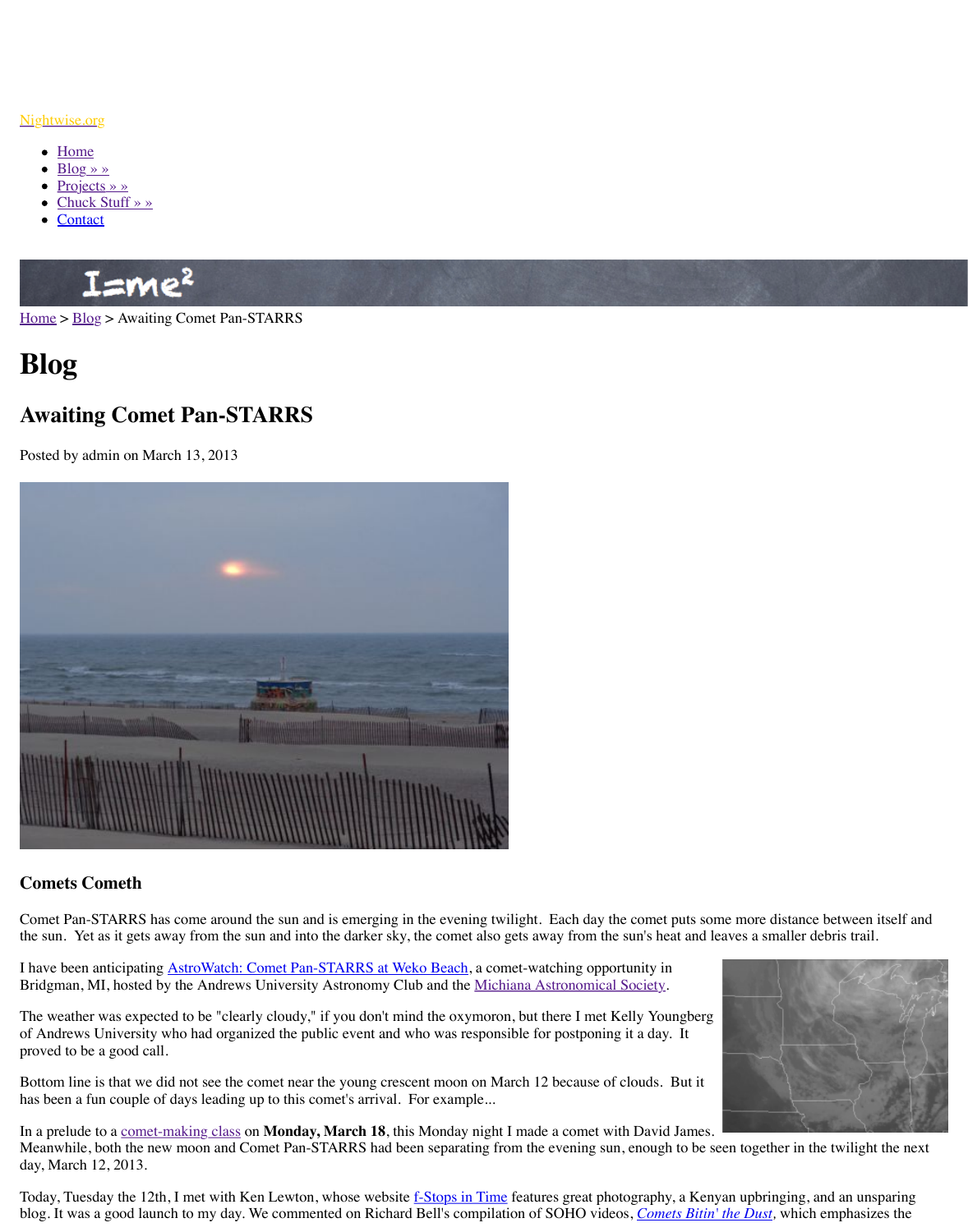

Meanwhile, Janet Hayes of the Herald Palladium had arrived at the beach. Kelly, Janet, and the cloud line. Kudos to Janet for coming out and asking good questions in the cold and wind meeting.



[When we eventually stepped outside, Kelly called out Jupiter and pointed hig](http://www.nightwise.org/files/8313/6315/6053/comet04272.JPG)h to the south. expected to see a few stars overhead. Before Kelly could retrieve the binoculars from her ca been setting.

The Andrews University Astronomy Club will re-visit the comet-watching from Weko Beach Astrowatch website or the Andrews University Observatory page on Facebook for updates). over the concrete light pad. Comet Pan-STARRS and the crescent moon will soon follow th

I have a few leftover slices of pizza for tomorrow. I've decided comets are like pizzas--they'

## « Previous » Next » Next » Next » Next » Next » Next » Next » Next » Next » Next » Next » Next » Next » Next » Next » Next » Next » Next » Next » Next » Next » Next » Next » Next » Next » Next » Next » Next » Next » Next »